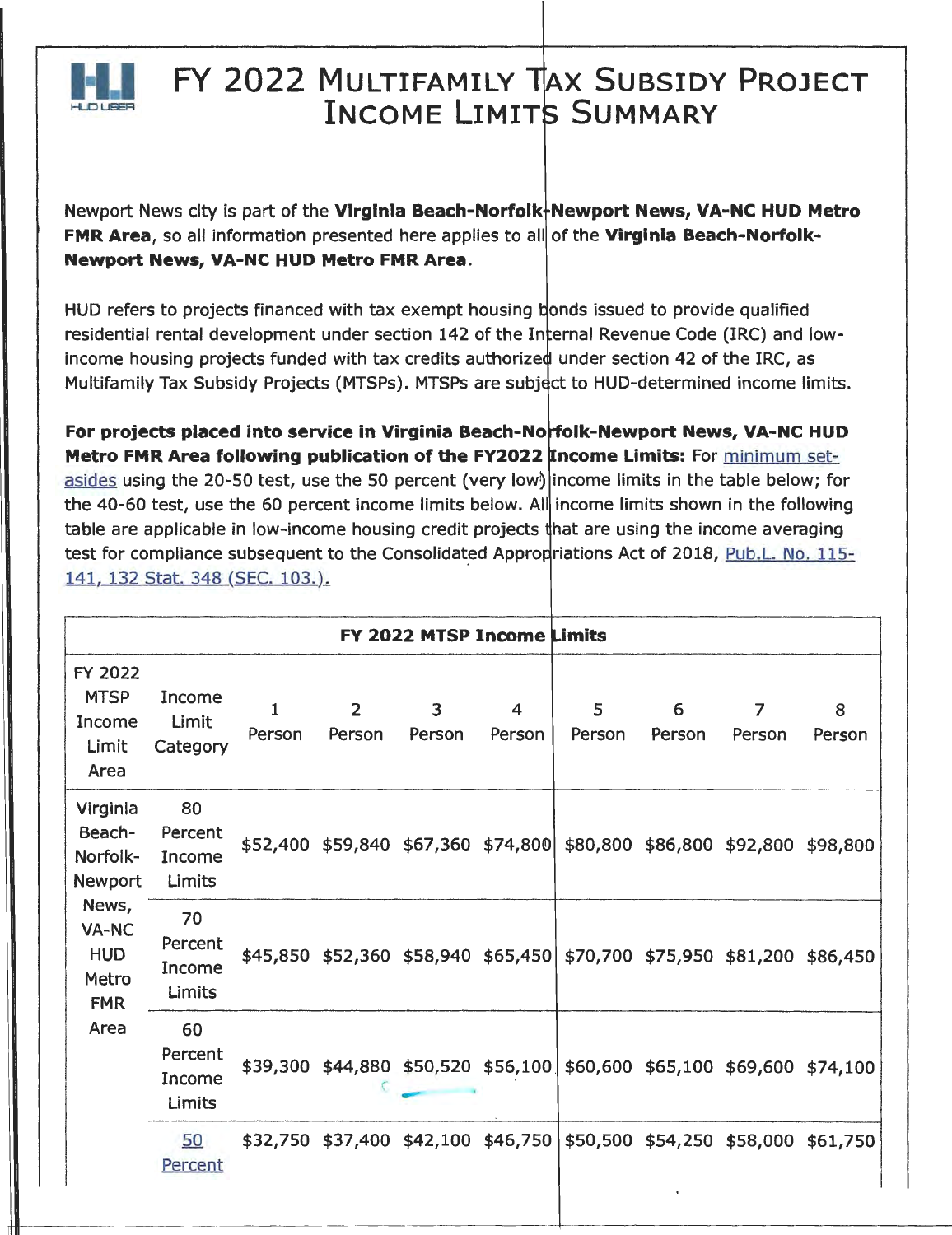| <b>Income</b><br>Limits           |  |  |                                                                         |  |  |
|-----------------------------------|--|--|-------------------------------------------------------------------------|--|--|
| 40<br>Percent<br>Income<br>Limits |  |  | \$24,200 \$27,640 \$31,080 \$34,520 \$37,320 \$40,080 \$42,840 \$45,600 |  |  |
| 30<br>Percent<br>Income<br>Limits |  |  | \$18,150 \$20,730 \$23,310 \$25,890 \$27,990 \$30,060 \$32,130 \$34,200 |  |  |
| 20<br>Percent<br>Income<br>Limits |  |  | \$12,100 \$13,820 \$15,540 \$17,260 \$18,660 \$20,040 \$21,420 \$22,800 |  |  |

**NOTE:** Very low-income (50% Income Limits) calculations published by HUD are used as the basis for determining the full range of income limits for minimum set-aside tests. The following illustrates the calculation of additional limits:

80% limit: 160 percent or (80/50) of the income limit for a very low-income family of the same size.

70% limit: 140 percent or (70/50) of the income limit for a very low-income family of the same size.

60% limit: 120 percent or (60/50) of the income limit for a very low-income family of the same size.

50% limit: Equals the income limit for a very low-income family of the same size.

40% limit: 80 percent or (40/50) of the income limit for a very low-income family of the same size.

30% limit: 60 percent or (30/50) of the income limit for a very low-income family of the same size.

20% limit: 40 percent or (20/50) of the income limit for a very low-income family of the same size.

**For HUD hold harmless impacted projects placed into service by December, 31, 2008:**  Section 3009(a)(E)(ii) & (iii) of the Housing and Economic Recovery Act of 2008 (Public Law 110-289) defines projects as a "HUD hold harmless impacted project" if the project was subject to a policy similar to the rules outlined in section 3009(a)(E)(i) to prevent income limits from declining. A special set of income limits are required for any project located in counties or metropolitan statistical areas (MSAs) that were held harmless under the prior HUD Income Limit Hold Harmless policy with respect to its area median gross income. **Roanoke, VA HUD Metro FMR Area was**  subject to HUD's Hold Harmless Policy in 2007. However, for FY2022, the HERA Special limit is exceeded by the FY2022 Section 8 Income Limits and as a result, projects placed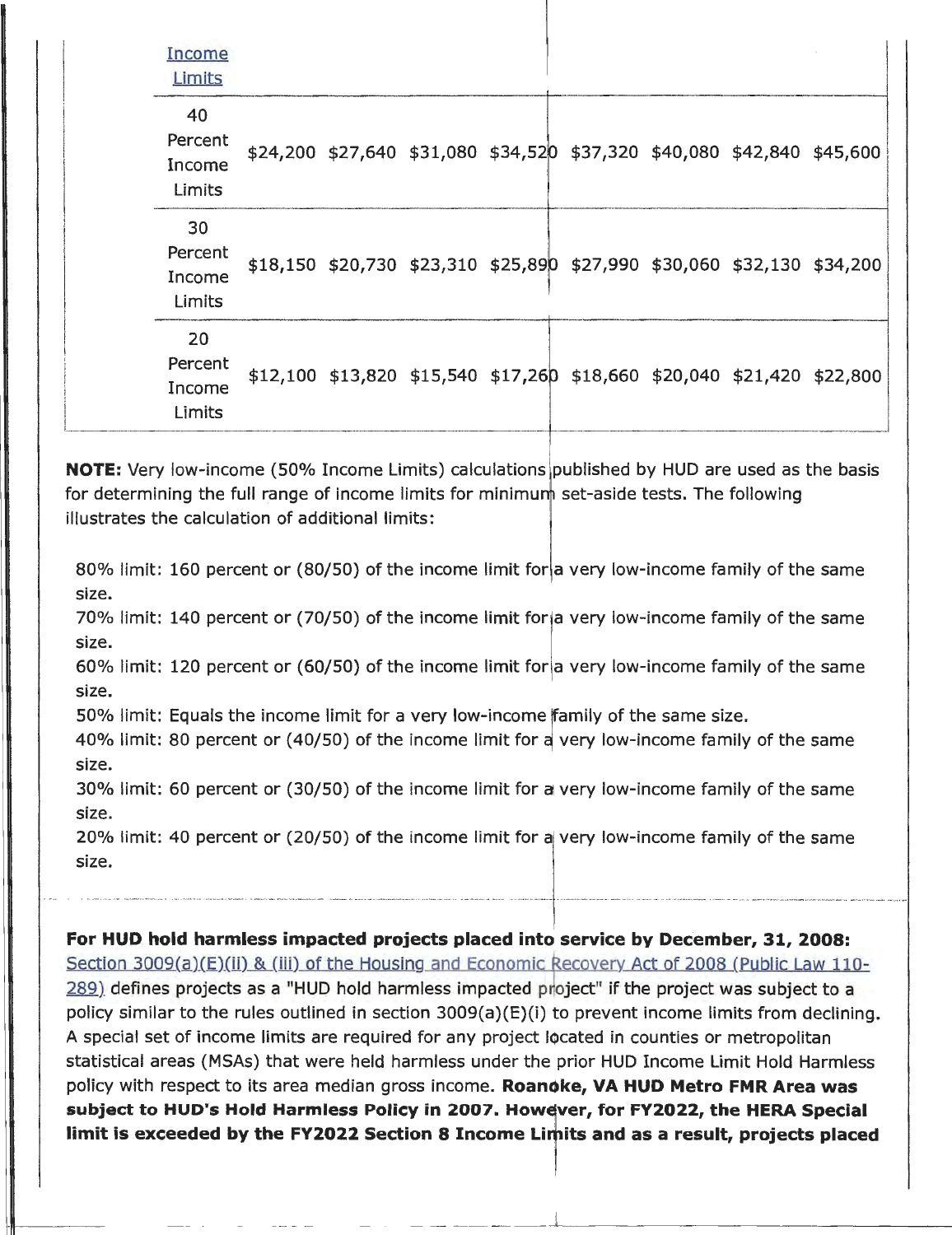Hold Harmless policy prior to HERA. As a result, projects placed into service prior to **December, 31, 2008 in Virginia Beach-Norfolk-Newport News, VA-NC HUD Metro FMR**  Area do not require the calculation of a special income limit.

**For projects placed into service prior to the publication of FY2022 Income Limits and non-impacted projects:** Section 3009(a)(E)(i) of the Housing and Economic Recovery Act of 2008 (Public Law 110-289) provides a general "hold-harm ess" policy for multifamily tax subsidy projects after calendar year 2008. The table below outlines the maximum set of Income Limits for existing projects within Virginia Beach-Norfolk-Newport News, VA-NC HUD Metro FMR Area to use based on the date the project was first placed into service.

| Virginia Beach-Norfolk-Newport News, VA-NC HUD Metro FMR Area |                       |  |  |  |  |
|---------------------------------------------------------------|-----------------------|--|--|--|--|
| Vintage of Maximum Income Limits                              |                       |  |  |  |  |
| Placed In Service Date                                        | Maximum Income Limits |  |  |  |  |
| On or before 12/31/2008                                       | FY2022                |  |  |  |  |
| 01/01/2009 to 05/13/2010                                      | FY2022                |  |  |  |  |
| 05/14/2010 to 05/31/2011                                      | FY2022                |  |  |  |  |
| 06/01/2011 to 11/30/2011                                      | FY2022                |  |  |  |  |
| 12/01/2011 to 12/10/2012                                      | FY2022                |  |  |  |  |
| 12/11/2012 to 12/17/2013                                      | FY2022                |  |  |  |  |
| 12/18/2013 to 03/05/2015                                      | FY2022                |  |  |  |  |
| 03/06/2015 to 03/27/2016                                      | FY2022                |  |  |  |  |
| 03/28/2016 to 04/13/2017                                      | FY2022                |  |  |  |  |
| 04/14/2017 to 03/31/2018                                      | FY2022                |  |  |  |  |
| 04/01/2018 to 04/23/2019                                      | FY2022                |  |  |  |  |
| 04/24/2019 to 03/31/2020                                      | FY2022                |  |  |  |  |
| 04/01/2020 to 03/31/2021                                      | FY2022                |  |  |  |  |
| 04/01/2021 to 04/17/2022                                      | FY2022                |  |  |  |  |
| 04/18/2022 to Present                                         | FY2022                |  |  |  |  |

# Determination of Maximum Income Limits

**NOTE: Official determinations of maximum income limits and all compliance issues are** the purview of the State Housing Finance Agencies and the Internal Revenue Service. A list of state allocating agencies and their internet contact information is available here.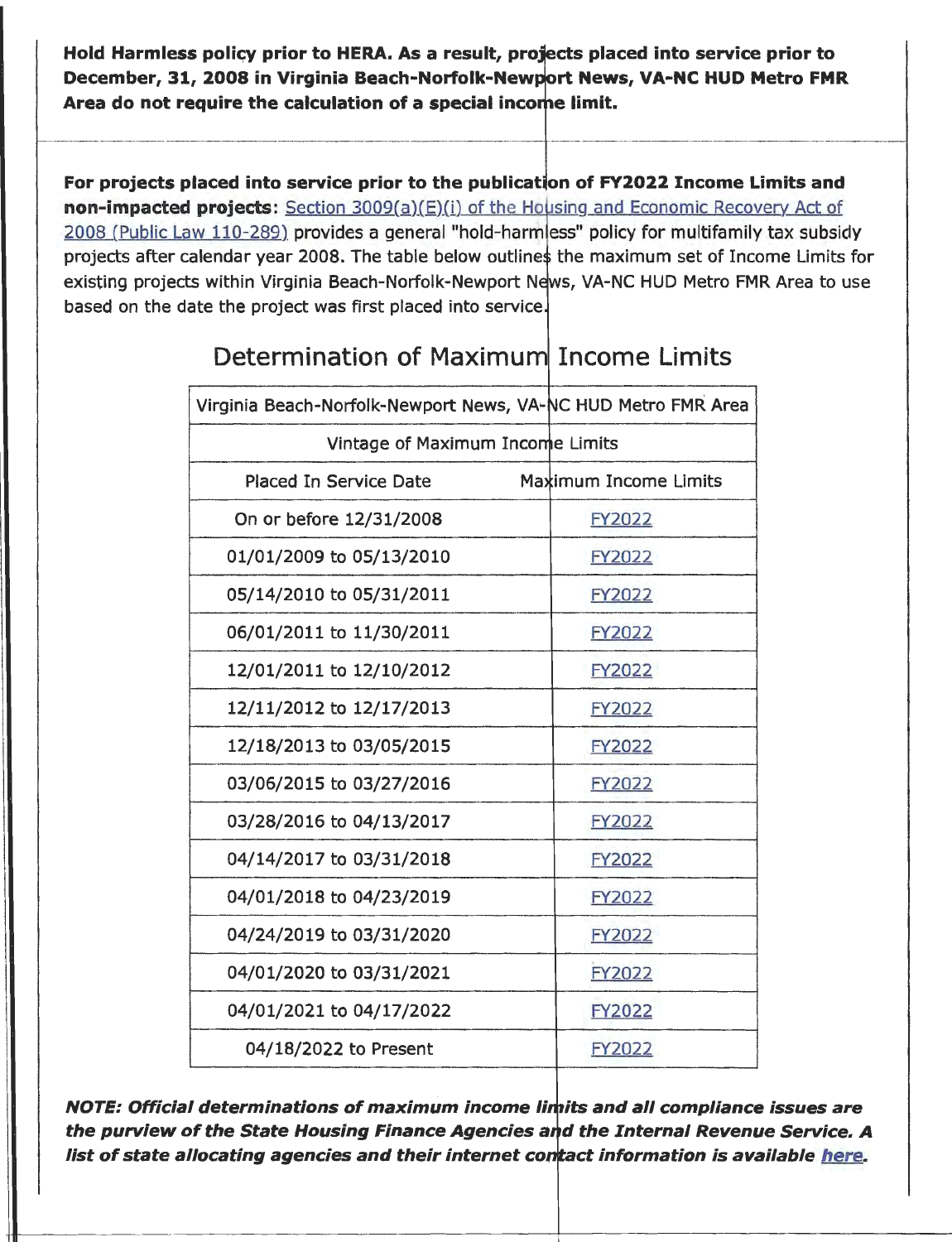Official MTSP Income limits, available in pdf and excel formats at this link, may differ slightly from those calculated in the documentation system and should be used for ALL official purposes. Underlined headings in both the  $I\mathfrak{L}$  table link to detailed documentation concerning the calculations of the parameters listed here.

Based on paragraph (a)(E)(i) of section 3009 of the Housing and Economic Recovery Act (HERA) of 2008 (Public Law 110-289), projects that used income limits based on the FY2009 publication should use the higher of the FY2009 or FY2011 income limits.

Prepared by the Program Parameters and Research Division, HUD.

Technical Problems or questions? Contact Us.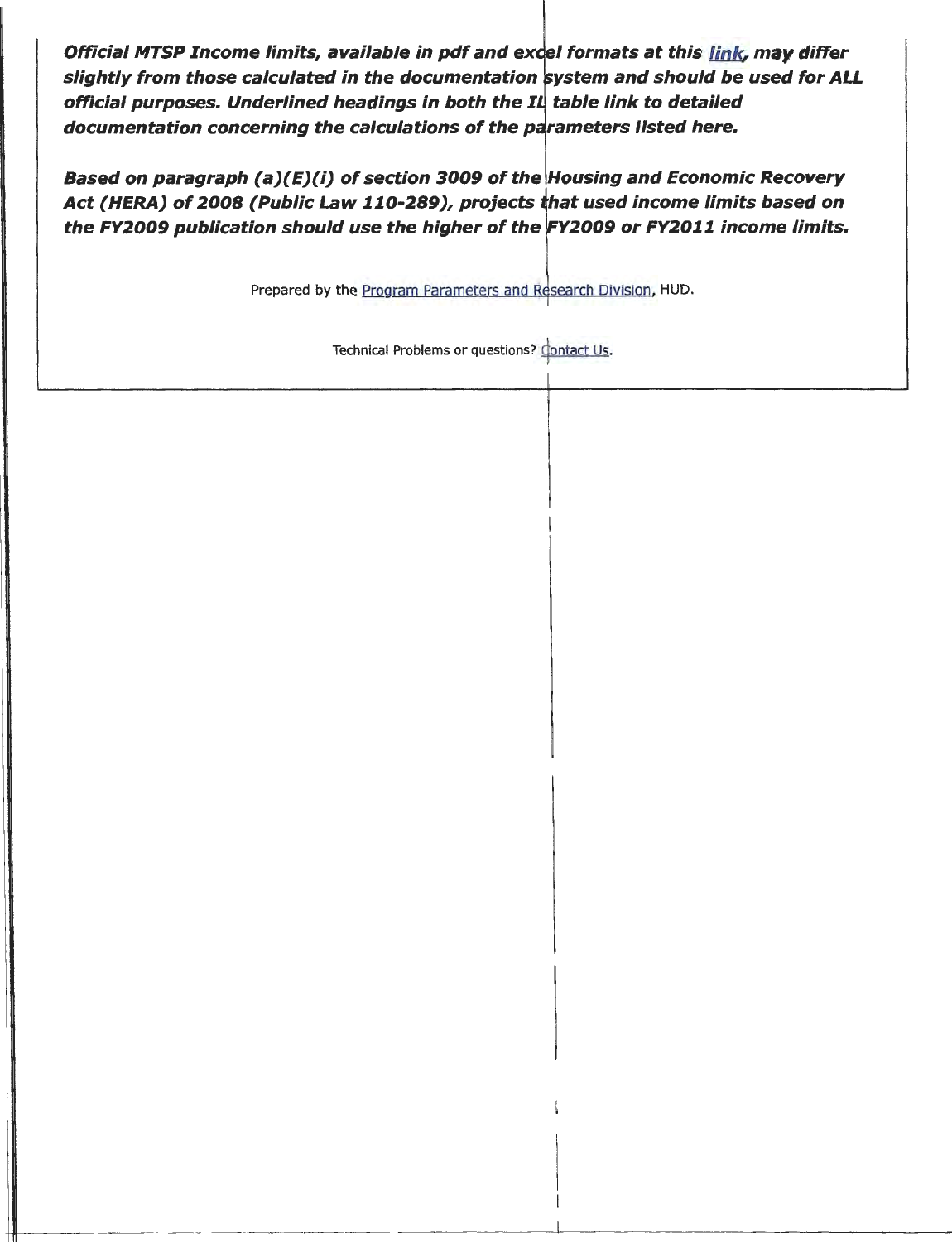# **GRADY MANAGEMENT, INC.**

MEMO TO: Maplewood FROM: Shelia Kidd, HCCP, AHM, TACCs, DATE: April 26, 2022

# SUBJECT: **Fiscal Year 2022 LIHTC Income and Rent Limits**

### **PIS: 10/15/10**

The U. S. Dept. of Housing & Urban Development issued new Income Limits on April 18,2022 for the Virginia Beach-Norfolk-Newport News, VA-NC HUD metro FMR area. The applicable LIHTC income and rent limits are as follows:

### **50% INCOME LIMITS**

| <b>LIHTC</b><br><b>INCOME</b><br><b>LIMITS 50%</b> | <b>BEDROOM</b><br><b>SIZE</b> | <b>GROSS</b><br><b>RENT</b><br><b>LIMITS</b> | <b>Utilities</b> | <b>Max Rent</b> |
|----------------------------------------------------|-------------------------------|----------------------------------------------|------------------|-----------------|
|                                                    |                               |                                              |                  |                 |
|                                                    |                               |                                              |                  |                 |
|                                                    |                               |                                              |                  |                 |

Hold Harmless beginning with 2010 Income limits **60%**

| <b>Number in</b><br><b>Household</b> | <b>LIHTC</b><br><b>INCOME</b><br>LIMITS 60% | <b>BEDROOM</b><br><b>SIZE</b> | <b>GROSS</b><br><b>RENT</b><br><b>LIMITS</b> | <b>Utilities</b> | <b>Max Rent</b> |
|--------------------------------------|---------------------------------------------|-------------------------------|----------------------------------------------|------------------|-----------------|
|                                      | 39,300                                      |                               |                                              |                  |                 |
| ◠                                    | 44,880                                      | າ                             | 1263                                         | 88               | 1175            |
| 3                                    | 50,520                                      | 3                             | 1458                                         | 107              | 1351            |
|                                      | 56,100                                      |                               |                                              |                  |                 |
| 5                                    | 60,600                                      |                               |                                              |                  |                 |
| 6                                    | 65,100                                      |                               |                                              |                  |                 |

These figures are to be posted in your office.

cc: Brian Alford Heather Donahue